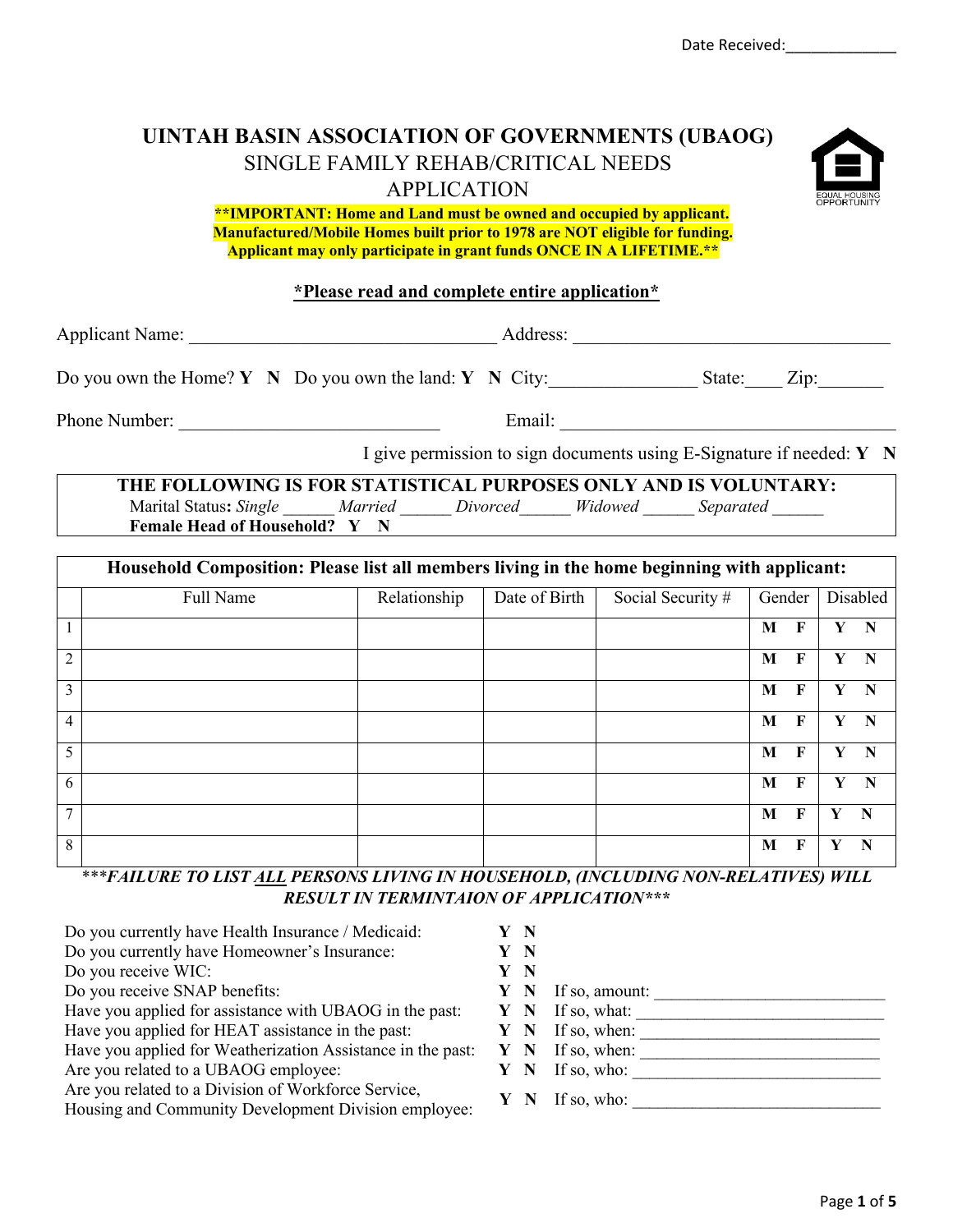| UNEMPLOYED - HOW LONG UNEMPLOYED: REASON FOR UNEMPLOYMENT:                                                        |                                    |                  |                                       |
|-------------------------------------------------------------------------------------------------------------------|------------------------------------|------------------|---------------------------------------|
| EMPLOYED - Full-time Part-time Temp EMPLOYER:                                                                     |                                    |                  |                                       |
| LIST YOUR OWN GROSS MONTHLY INCOME FOR THE FOLLOWING:                                                             |                                    |                  |                                       |
| State Financial Assistance (not including SNAP)                                                                   |                                    | \$               |                                       |
| Salary / Wages                                                                                                    |                                    |                  |                                       |
| Unemployment:<br>Disability:                                                                                      |                                    | \$               |                                       |
| Pension:                                                                                                          |                                    |                  |                                       |
| Social Security Benefit:                                                                                          |                                    | \$               |                                       |
| General Assistance:                                                                                               |                                    |                  |                                       |
| Alimony / Child Support:                                                                                          |                                    |                  |                                       |
| Other                                                                                                             |                                    | \$               |                                       |
| <b>LIST ALL OTHER INCOME IN THE HOUSEHOLD:</b>                                                                    |                                    |                  |                                       |
| Name                                                                                                              | <b>GROSS Monthly Amount</b>        |                  | <b>Source(s) of Income</b>            |
|                                                                                                                   |                                    |                  |                                       |
| *PLEASE NOTE: FAILURE TO REPORT ENTIRE HOUSEHOLD INCOME FROM ALL SOURCES WILL RESULT IN                           | <b>TERMINATION OF APPLICATION*</b> |                  |                                       |
| <b>HOUSING INFORMATION:</b><br>Type of home: (please circle)                                                      |                                    |                  | Stick Built Mobile Home Modular Other |
|                                                                                                                   |                                    |                  |                                       |
| Year of home:<br>How many bedrooms are in the home:                                                               | 2<br>$\overline{3}$<br>1           | $4 \quad 5$<br>6 |                                       |
|                                                                                                                   | Y N                                |                  |                                       |
| Are you willing to obtain a loan to assist with repairs:<br>Have you declared bankruptcy within the last 7 years: | Y N                                |                  |                                       |
|                                                                                                                   | Y N                                |                  |                                       |
| Do you have any unpaid judgements:<br>Is your home on a foundation:                                               | Y N                                |                  |                                       |
| How did you learn about this program:                                                                             |                                    |                  |                                       |

#### **Please remember: All complete applications are processed by rating and ranking on the basis of needs and other criteria.**

The information provided above is true and complete to the best of my/our knowledge and belief. I/We consent to the disclosure of such information related to my/our application for financial assistance. The UBAOG reserves the right to verify information included in this application once it is accepted. I/We understand that any false or misleading information will be grounds for disqualification.

| Applicant              | Date | FOR OFFICE USE ONLY<br>HPG file? $Y N$ |
|------------------------|------|----------------------------------------|
| Agency Intake Approval | Date |                                        |
| Agency Editor Approval | Date |                                        |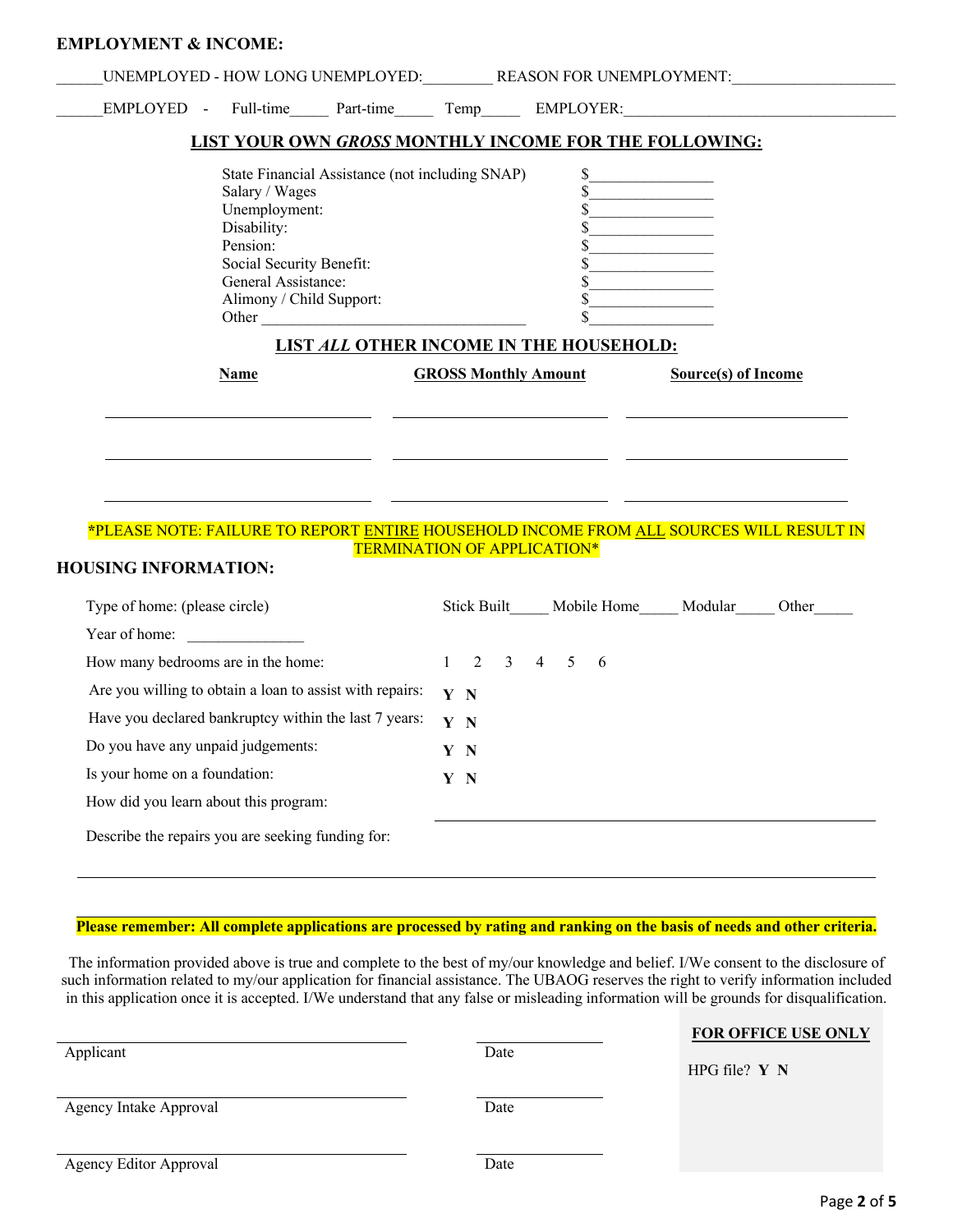# **AUTHORITY TO VERIFY CREDIT INFORMATION**

By signing this release I hereby give Uintah Basin Association of Governments permission to verify my bank accounts, employment, outstanding debts, including any present or previous mortgages, to order a consumer credit report, and to make other inquiries pertaining to my qualification for a loan from the UBAOG. The UBAOG may make copies of this document for distribution to any party with which I have a financial or credit relationship and that party may treat such copy as an original.

Privacy Act Notice: This information is to be used by the agency collecting it or its assignees in determining whether you qualify as a prospective mortgagor under its program. It will not be disclosed outside the agency except as required and permitted by law. You do not have to provide this information, but if you do not, your application for approval as a prospective mortgagor or borrower may be delayed or rejected.

|                                                            | Applicant (please print)    | Date          |
|------------------------------------------------------------|-----------------------------|---------------|
|                                                            | Social Security Number      | Date of Birth |
|                                                            | <b>Applicant Signature</b>  |               |
|                                                            | Co-Applicant (please print) | Date          |
|                                                            | Social Security Number      | Date of Birth |
|                                                            | <b>Applicant Signature</b>  |               |
| <b>Current Address:</b>                                    |                             |               |
| Previous Address:<br>(if moved within the<br>last 3 years) |                             |               |

By signing this document, client gives UBAOG permission to share information with other lending institutions that may be beneficial to the loan process.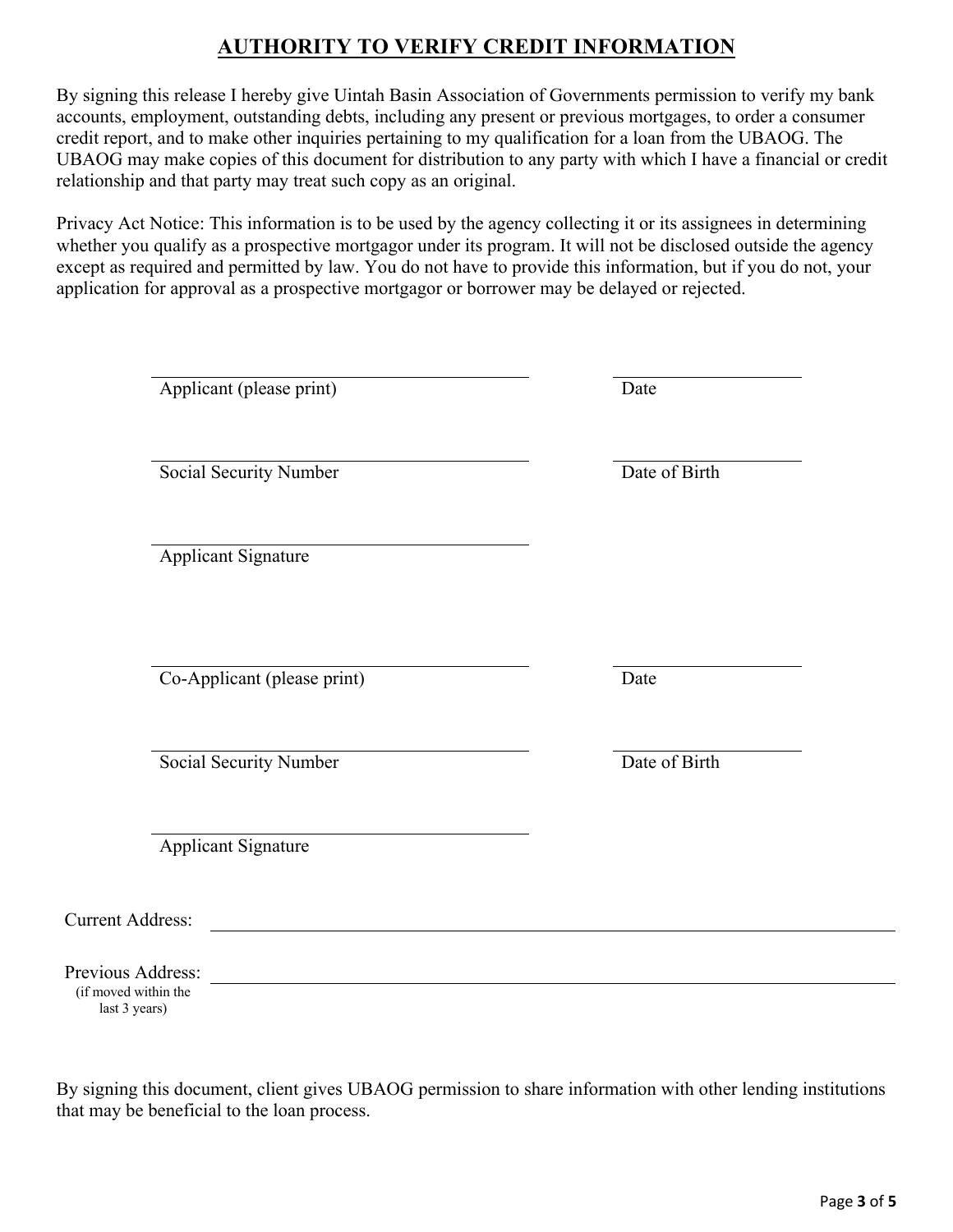### CLIENT NAME:

## **RACE AND ETHNIC DATA** *THE FOLLOWING IS FOR STATISTICAL PURPOSES ONLY AND IS VOLUNTARY*

Applicant declined to answer the questions below

### **PLEASE SELECT ONE IN EACH SECTION:**

### **RACE**

- \_\_\_\_\_ American Indian or Alaska Native
- Black or African American
- \_\_\_\_\_ Caucasian
- Asian and White
	- \_\_\_\_\_ American Indian or Alaska Native and Black or African American
- Asian
- Native Hawaiian or other Pacific Islander
- \_\_\_\_\_ American Indian or Alaska Native and White
- \_\_\_\_\_ Black or African American and White
- $\bullet$  Other  $\qquad \qquad$

## **ETHNICITY**

- Hispanic / Latino
- \_\_\_\_\_ Not Hispanic / Latino

Signature Date